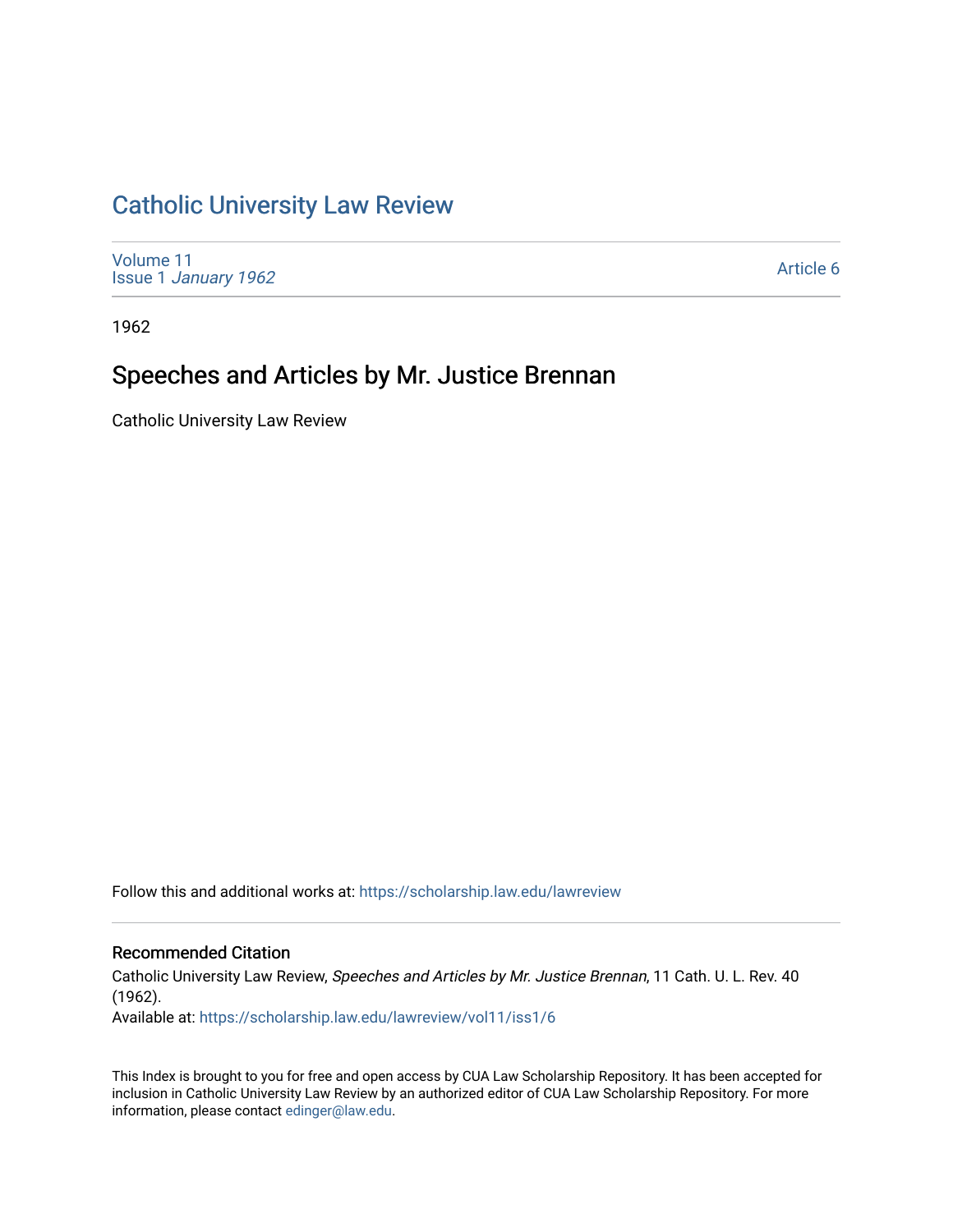### Speeches and Articles **by** Mr. Justice Brennan

Charitable Irish Society-Boston, Mass.-March **17,** 1954.

Monmouth County Legal Aid-Red Bank, New Jersey-January **1955,** "The Reporter," Phi Alpha Delta Law Fraternity, Feb. **19, 1955.**

University of Pennsylvania, Wharton School of Finance-Nov. 20, 1956-"Does Business Have a Role in Improving Judicial Administration?"

Constitutional Convention Association-Princeton, New Jersey-December **8, 1956-** "After Eight Years: New Jersey Judicial Reform," **ABA** Journal, Vol. 43, **p.** 499 [June **1957].**

Colgate University-Commencement Address-June **1957.**

Vanderbilt Memorial Convocation-New York City-Oct. 3, 1957-"The Judicial **Ad**ministrator"-New York Law Center Bulletin, Fall, **1957, p. 7.**

- The Gaston Lecture-Georgetown University-November **25,** 1957-"Law and Social Sciences Today."-Vital Speeches of the Day, December **1957, p.** 143.
- American College of Trial Lawyers-Homestead, Hot Springs, Va., April **15, 1958-** "Change in Trial Tactics."
- Section on Judicial Administration, American Bar Association, Los Angeles, California-August **25,** 1958-Handbook for Judges, **by** Donald K. Carroll (American Judicature Society) **pp. 135-139 (1961).**
- Harvard Law Review Banquet-Boston, Massachusetts-April **11, 1959.**
- Duquesne University Law School, Pittsburgh, Pa., Feb. 3, **1960.**
- Pennsylvania Bar Association, Pittsburgh, Pa., February 3, **1960,** "State Court Decisions and the Supreme Court"-Pittsburgh Legal Journal, Vol. 108-41-48, February **13, 1960,** No. **7.**
- University of Pennsylvania Law Review-Philadelphia, Pa.-March **10,** 1960-"Notes on the Supreme Court."
- Essex County Bar Building Dedication-Newark, New Jersey-April **5,** 1960-New Jersey Law Journal, Vol. **83,** No. **15,.p. 185,** April 14, **1960.**
- Florida Bar Association-"State Court Decisions and the Supreme Court," Miami Beach, Florida, May 7, 1960-The Florida Bar Journal, May **1960,** Vol. 34, No. **5, p. 269.** May **1960.**
- Tenth Circuit Judicial Conference-Denver, Colorado-July **5,** 1960-"The Continuing Education of the Judiciary in Improved Procedures."
- Naturalization Proceedings, United States District Court for the District of Columbia, Washington, D.C.-August **31, 1960.**
- New York University Law School-The Madison Lecture-"The Bill of Rights and the States"-February **15, 1961-N.Y.U.L.** Rev., Vol. **36,** No. 4, **pp. 761-778- Ap** ril **1961.**
- University of Utah College of Law-"The William H. Leary Lecture"-October **26, 1961.**

The Editors acknowledge the cooperation of Mrs. Mary **W,** Fowler.